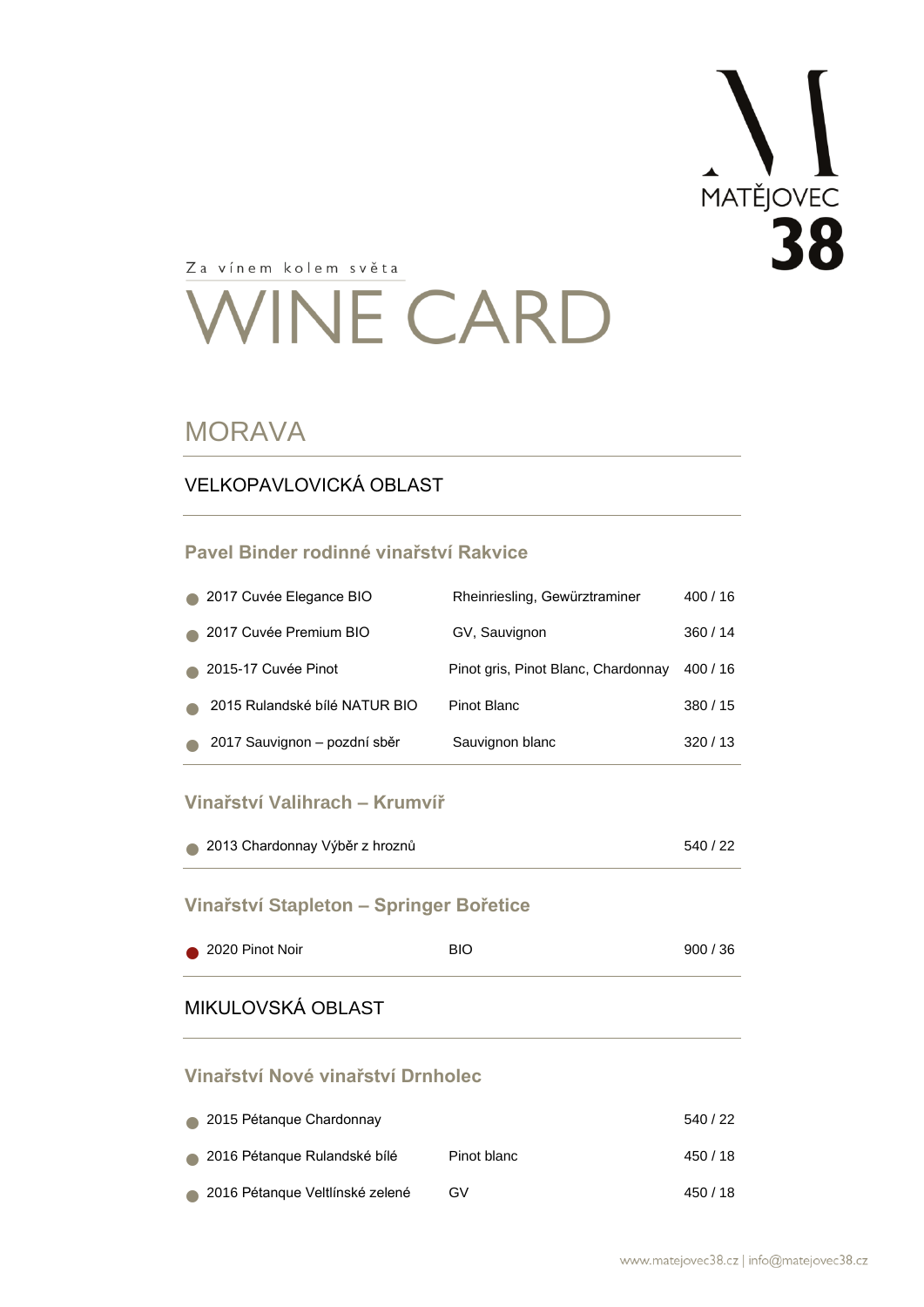

# **VINE CARD**

#### **Vinařství Jiří Šilinek – Pavlov**

| 2019 Ryzlink vlašský                   | Welschriesling | 300/12 |
|----------------------------------------|----------------|--------|
| <b>RAKOUSKO</b>                        |                |        |
| <b>KREMSTAL DAC</b>                    |                |        |
| Weingut Leopold Müller - Krustetten    |                |        |
| 2020 Grüner Veltliner Kremser Kogl DAC |                | 300/12 |
| 2020 Riesling Ried Silberbichel        |                | 400/16 |

#### KAMPTAL DAC

#### **Schloss Gobelsburg**

| 2021 Grüner Veltliner Langenlois                     | 640 / 26  |
|------------------------------------------------------|-----------|
| 2020 Grüner Veltliner Ried Renner Erste Lage (08/22) | 1000 / 40 |
| 2020 Zöbing Riesling                                 | 670/27    |

#### CARNUNTUM

| Gerhard Markowitsch - Göttlesbrunn         |            |
|--------------------------------------------|------------|
| 2014 Ried Rosenberg 1. Lage ÖTW (ZW/ME/BF) | 1050/42    |
| $\bullet$ 2012 M1 (ME/BF)                  | 3400 / 136 |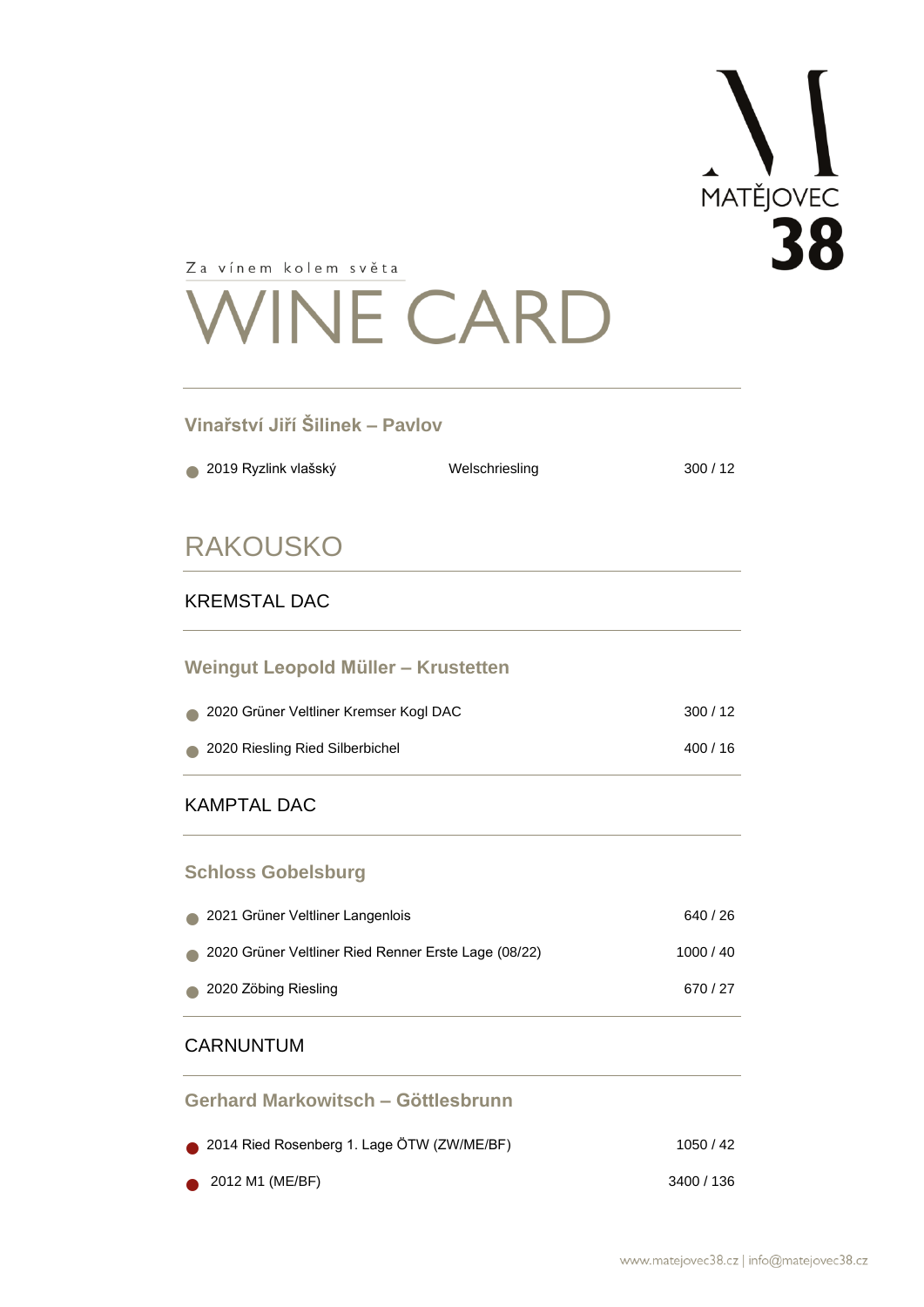

## **INE CARD**

#### **Hans und Philipp Grassl – Göttlesbrunn**

| 2019 St. Laurent Classic                    |        | 450 / 18 |
|---------------------------------------------|--------|----------|
| 2019 Göttlesbrunn Ried Neuberg (ZW, BF, ME) |        | 665 / 27 |
| 2017 Rubin Carnuntum (ZW)                   | Magnum | 1050/42  |

#### NEUSIEDLERSEE

#### **Claus Preisinger – Gols**

#### **Gernot Heinrich – Gols**

| 2015 Gabarinza (ME, BF, ZW) | <b>BIO</b> | 1200 / 48 |
|-----------------------------|------------|-----------|
|-----------------------------|------------|-----------|

#### **Weingut Wagentristl – Grosshöflein**

| ● 2019 Blaufränkisch Leithaberg DAC | 550/22 |
|-------------------------------------|--------|
| 2019 Ried Föllikberg (BF, ZW)       | 520/21 |
| 2019 Pinot Noir Kreideberg          | 770/31 |
| 2013 Heulichin cuvée (CS, BF, ZW)   | 800/32 |

#### **Markus Iro – Gols**

| 2020 St. Laurent Ried Herrschaftswald | 755 / 30 |
|---------------------------------------|----------|
|---------------------------------------|----------|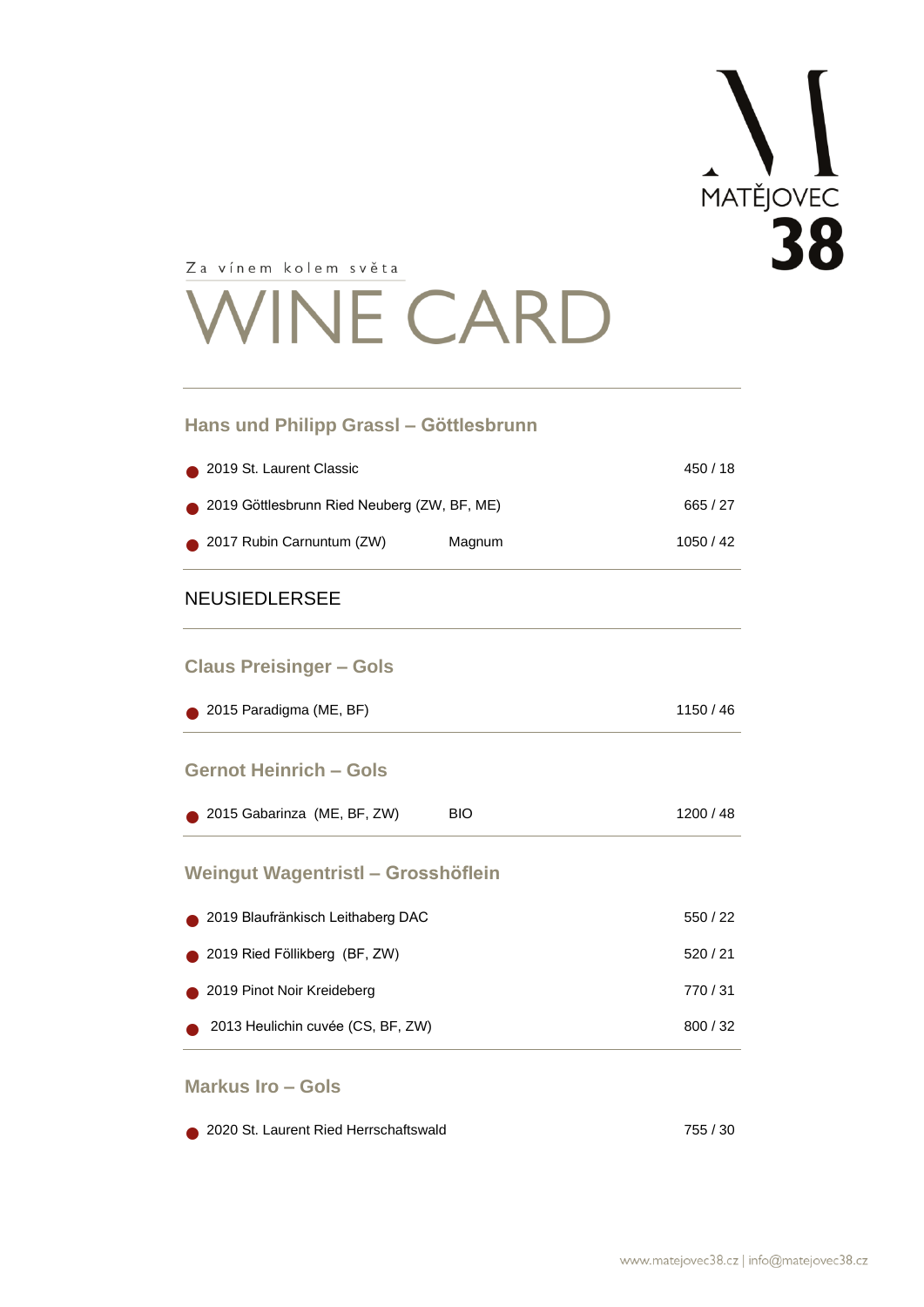

## **VINE CARD**

## NĚMECKO

| <b>PFALZ</b>                                  |            |         |
|-----------------------------------------------|------------|---------|
| Dr. Bürklin-Wolf                              |            |         |
| 2016 Riesling Rupertsberger Hoheburg P.C. BIO |            | 800/31  |
| 2018 Riesling Gaisböhl Grand Cru              | <b>BIO</b> | 1950/75 |

## ITÁLIE

#### TRENTINO-ALTO ADIGE

#### **San Leonardo**

| 2013 San Leonardo IGT    | (CS, CARM, ME) | 2300/92 |
|--------------------------|----------------|---------|
| <b>San Michael Eppan</b> |                |         |

● 2017 St. Valentin Gewurztraminer DOC 1100 / 44

#### VENETO – LAGO DI GARDA

#### **Otella**

• 2020 Lugana DOC Le Creete Trebbiano di Lugana 600 / 24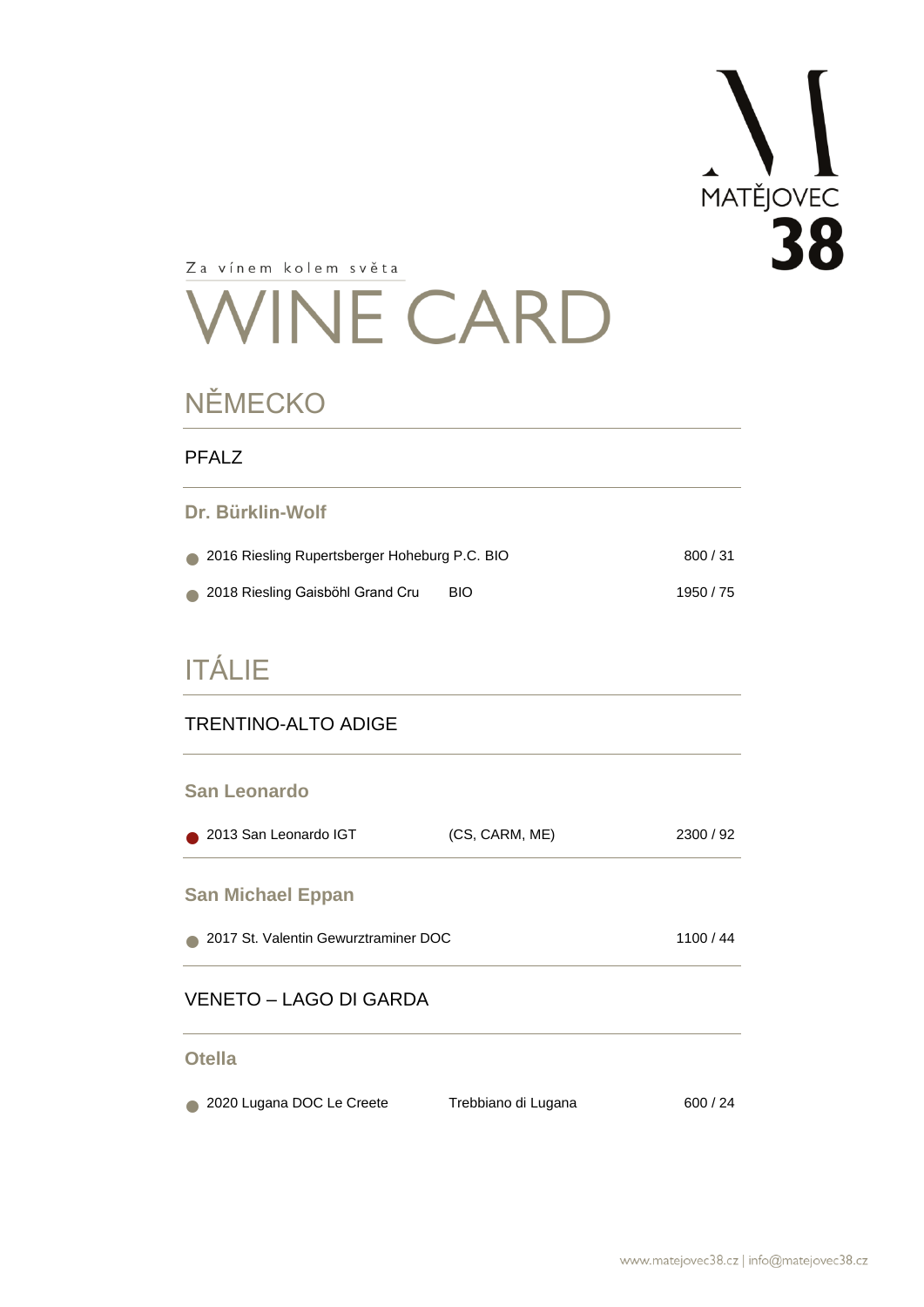# MATĚJOVEC

Za vínem kolem světa

# **VINE CARD**

#### **Suavia**

| 2020 Soave Classico Monte Carbonare DOC Garganega |       | 680 / 27  |
|---------------------------------------------------|-------|-----------|
| <b>Pratello</b>                                   |       |           |
| 2016 Nero per Sempre                              | Rebo  | 680 / 27  |
| <b>FRIULI</b>                                     |       |           |
| <b>Fantinel</b>                                   |       |           |
| One & Only Brut Prosecco                          | Glera | 590 / 24  |
| <b>Ronco del Gelso</b>                            |       |           |
| 2018 Pinot Grigio Sot Lis Rivis DOC               |       | 730 / 29  |
| <b>PIEMONTE</b>                                   |       |           |
| <b>PIRA Luigi</b>                                 |       |           |
| 2013 Barolo Margheria                             |       | 1600 / 64 |
| <b>Sordo Giovanni</b>                             |       |           |

● 2012 Barolo Gabutti DOCG 2250 / 90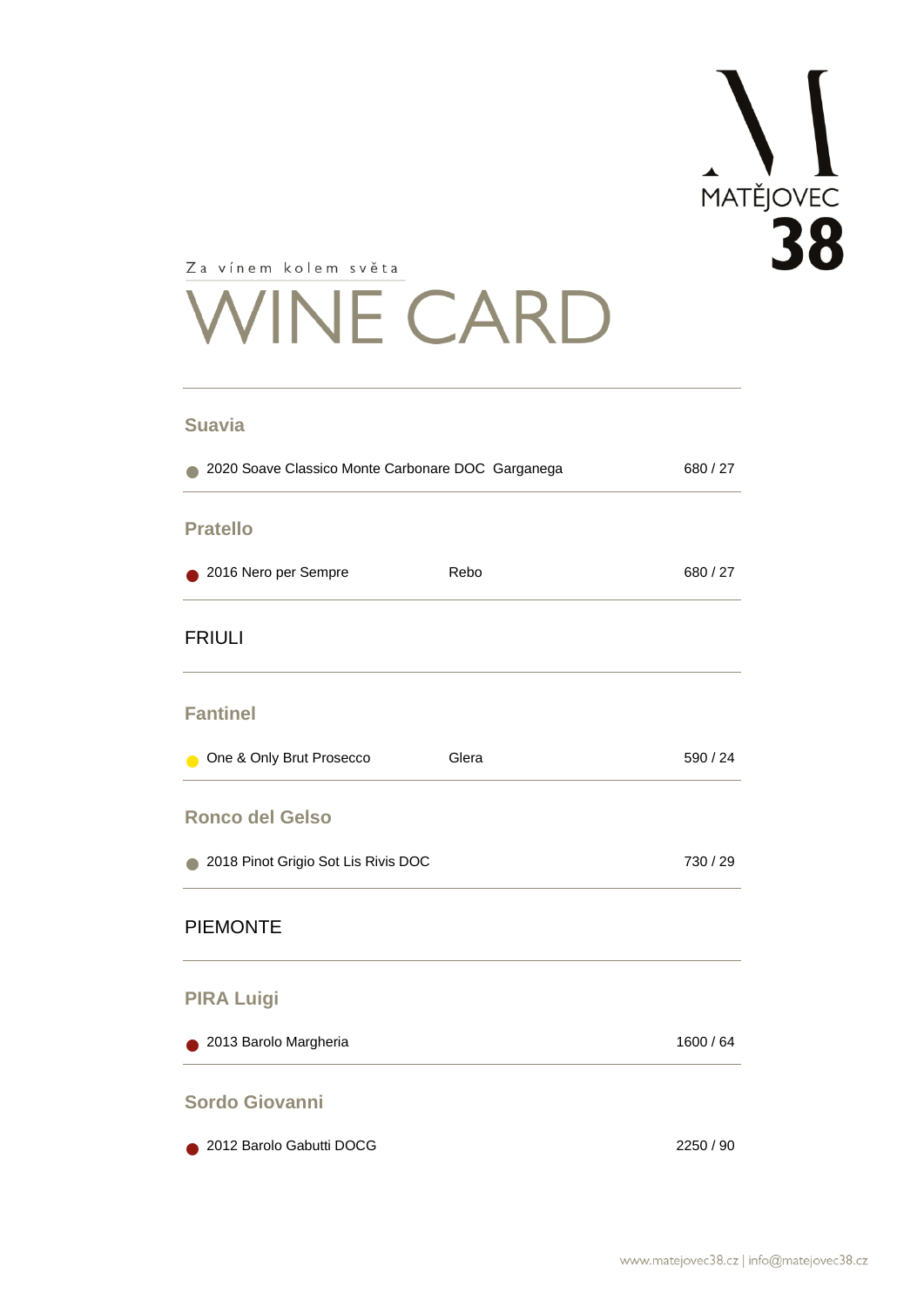

# **VINE CARD**

#### **Marchesi di Barolo**

| 2017 Peiragal Barbera d'Alba DOC              |           | 850 / 34   |
|-----------------------------------------------|-----------|------------|
| 2014 Barolo Cannubi DOCG                      |           | 2050 / 82  |
| <b>Renato Corino</b>                          |           |            |
| 2014 Barolo Arborina                          |           | 1800/72    |
| <b>TOSCANA</b>                                |           |            |
| <b>Mastrojanni - Montalcino</b>               |           |            |
| 2011 Brunello Vigna Loreto DOCG               |           | 2400 / 96  |
| Tenuta di Sesta - Montalcino                  |           |            |
| 2012 Brunello di Montalcino DOCG              |           | 1500 / 60  |
| Villa Poggio Salvi - Montalcino               |           |            |
| 2013 Brunello di Montalcino DOCG Cru - Pomona |           | 3100 / 124 |
| Luce della Vite - Montalcino                  |           |            |
| <b>2015 LUCE</b>                              | (SAN, ME) | 3900 / 156 |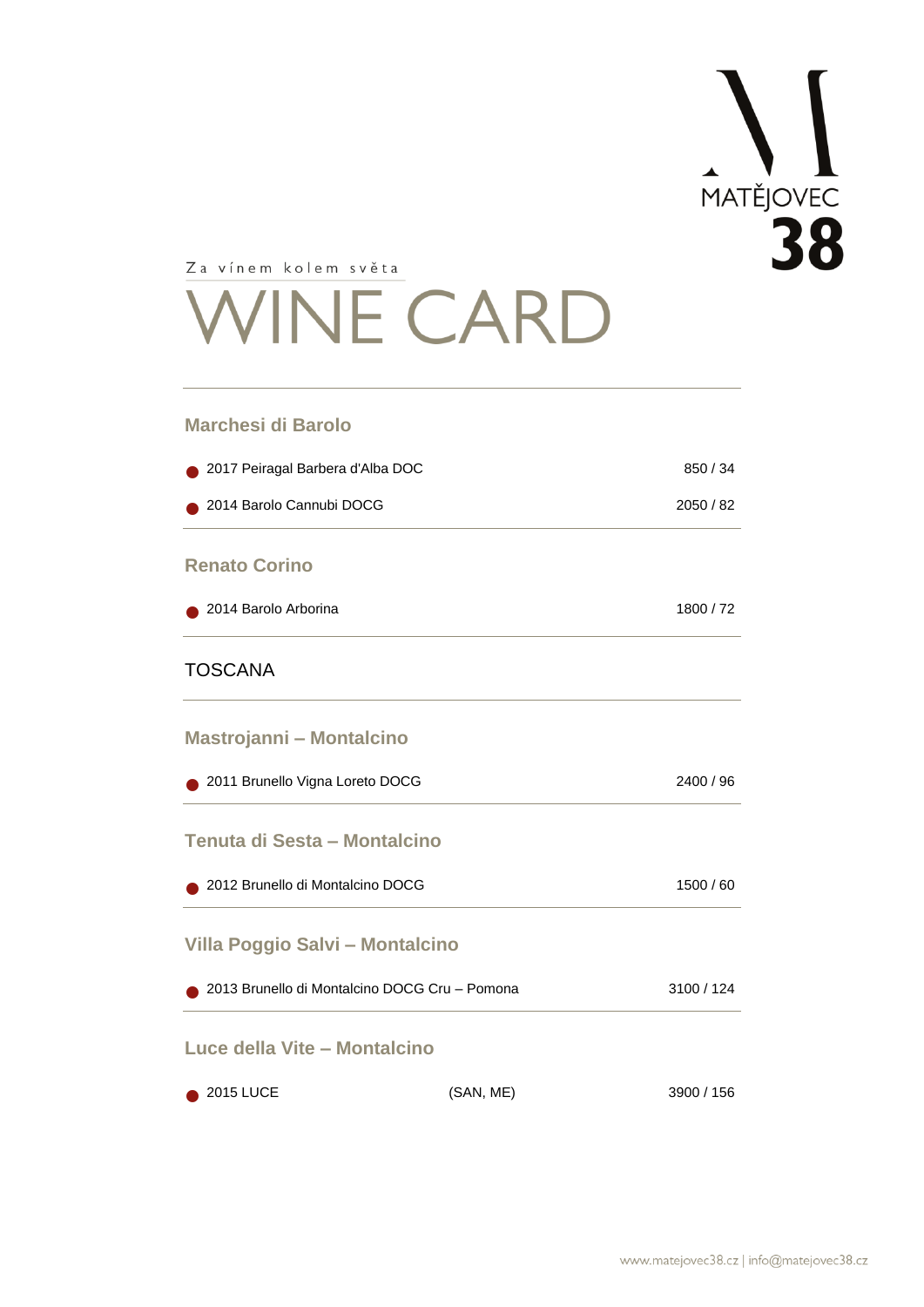

# **VINE CARD**

#### **SARDEGNA**

## **Argiolas** ● 2019 Vermentino is Argiolas 580 / 23 ● 2017 Costera 500 / 20

#### SICILIA

#### **Donnafugata**

| 2016 Tancredi, Contessa Entellina DOC           | 1100/44 |
|-------------------------------------------------|---------|
| ● 2016 Mille E Una Notte Contessa Entellina DOC | 2200/88 |

### FRANCIE

#### RHÔNE

#### **Domaine Rouge Garance J-L Trintignant**

|           | 2019 Little Garance Côtes-du-Rhône                   | 580/23    |
|-----------|------------------------------------------------------|-----------|
| $\bullet$ | 2018 Rouge Garance Côtes-du-Rhône Villages<br>730/30 |           |
|           | ● 2017 Les Saintpierre Côtes du Rhône Villages       | 1100 / 44 |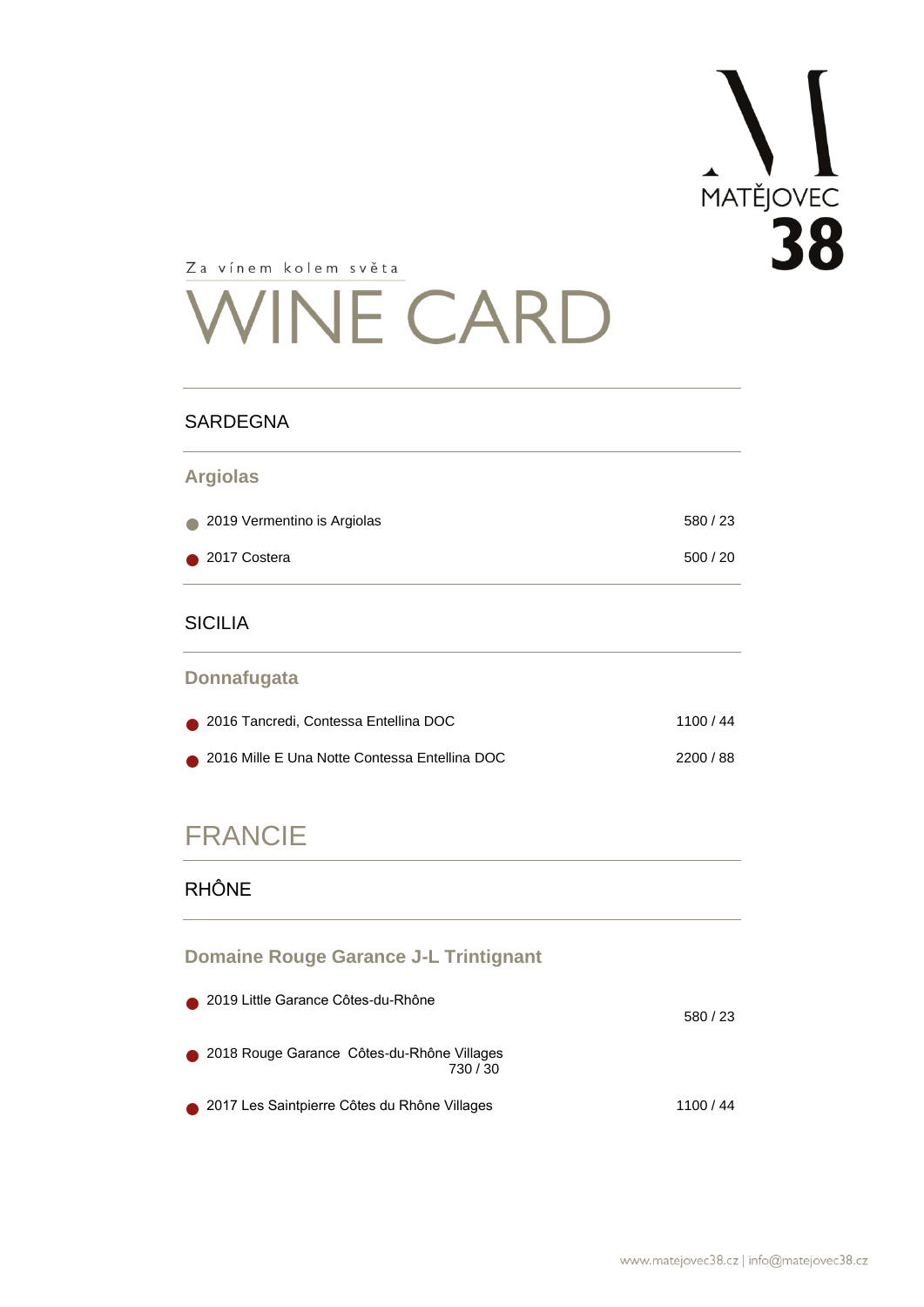# MATEJOVEC

Za vínem kolem světa

# **VINE CARD**

#### **Château St Cosme**

| 2017 Côte du Rhône Les deux Albion 680 / 27 |           |
|---------------------------------------------|-----------|
| <b>Clos de Brusquieres</b>                  |           |
| 2017 Châteauneuf-du-Pape                    | 1100/44   |
| Domaine de la Solitude – Famille Lancon     |           |
| 2019 Côtes-du-Rhône Villages Reserve AOP    | 580/23    |
| 2020 Châteauneuf-du-Pape                    | 1500 / 60 |
| <b>Jean-Luc Jamet</b>                       |           |
| 2016 Côte – Rôtie Terrasses                 | 3060/118  |
| <b>BOURGOGNE - CÔTE DE NUIT</b>             |           |

#### **Denis Bachelet**

| <b>Domaine Francois Lamarche</b>                       |             |
|--------------------------------------------------------|-------------|
| 2012 Gevrey-Chambertin Vieilles Vignes                 | 3100/124    |
| 2011 Gevrey-Chambertin 1er Cru Corbeau Vieilles Vignes | 3 800 / 152 |

## ● 2015 Vosne Romanée 1er Cru Les Chaumes 3900 / 156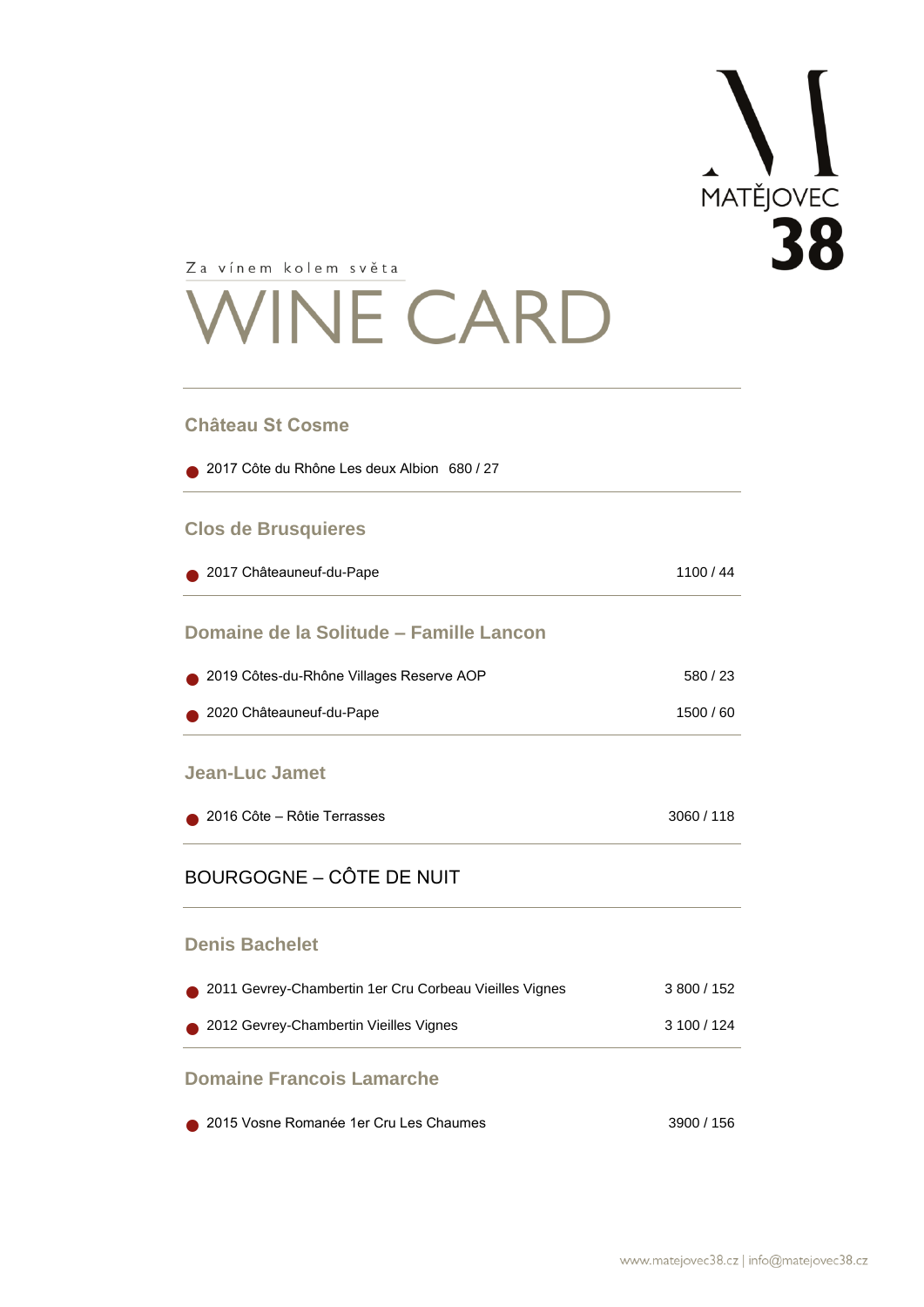

# **VINE CARD**

#### **Ernest Meurgey-Perron**

| 2018 Bourgogne Pinot Noir<br>$\bullet$ |  |
|----------------------------------------|--|
| <b>CHABLIS</b>                         |  |
| <b>Gilbert Picq</b>                    |  |

| 2018 Chablis AC | 680/26 |
|-----------------|--------|
|                 |        |

#### **Albert Bichot - Domaine Long-Depaquit**

| • 2015 Chablis Grand cru Les Vaudésirs | 2400 / 96 |
|----------------------------------------|-----------|
|                                        |           |

## **ŠVÝCARSKO**

#### VALAIS

#### **Robert Gilliard**

| 2019 Les Murettes Fendant du Valais AOC Chasselas - Chrupka |               |        |
|-------------------------------------------------------------|---------------|--------|
| <b>Bibacchus Bonvin et Varone Sion</b>                      |               |        |
| 2020 Johannisberg Terrasses du Rhône                        | Sylvaner      | 600/24 |
| 2020 Petite Arvine Terrasses du Rhône                       | Petite Arvine | 690/27 |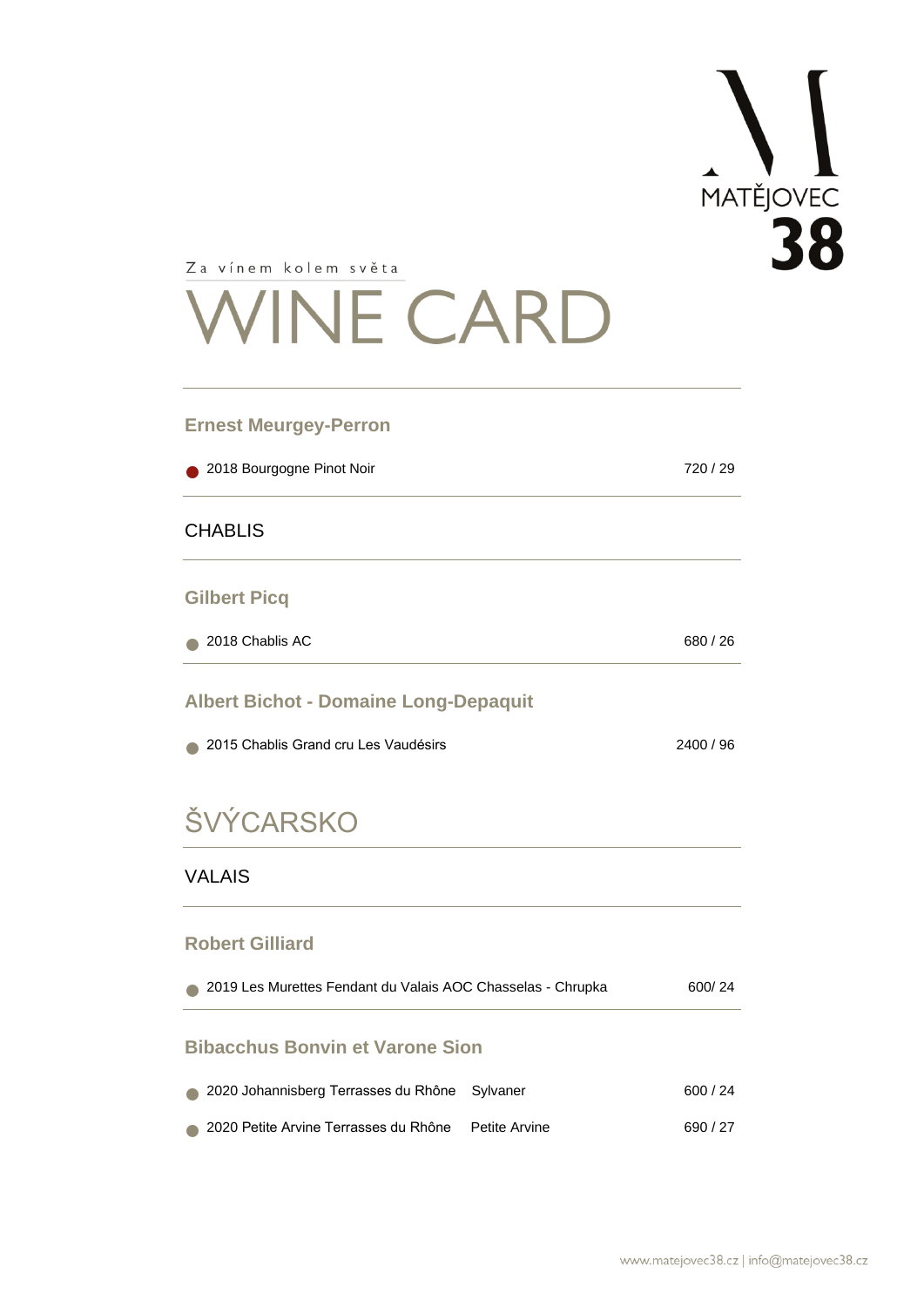

# WINE CARD

## ŠPANĚLSKO

#### DOC RIOJA

#### **Bodegas Baigorri**

| Tempranillo          | 650/24  |
|----------------------|---------|
| Tempranillo          | 1100/44 |
| Garnacha             | 990/40  |
| Tempranillo, Mazuelo | 880/35  |
| Tempranillo          | 1100/44 |
| Tempranillo          | 1700/68 |
|                      |         |

#### **Marqués de Murrieta**

| 2014 Reserva Seleccion Privada | Tempranillo | 1480/59 |
|--------------------------------|-------------|---------|
| La Rioja Alta                  |             |         |
| 2009 Vina Ardanza Reserva      | Tempranillo | 1200/48 |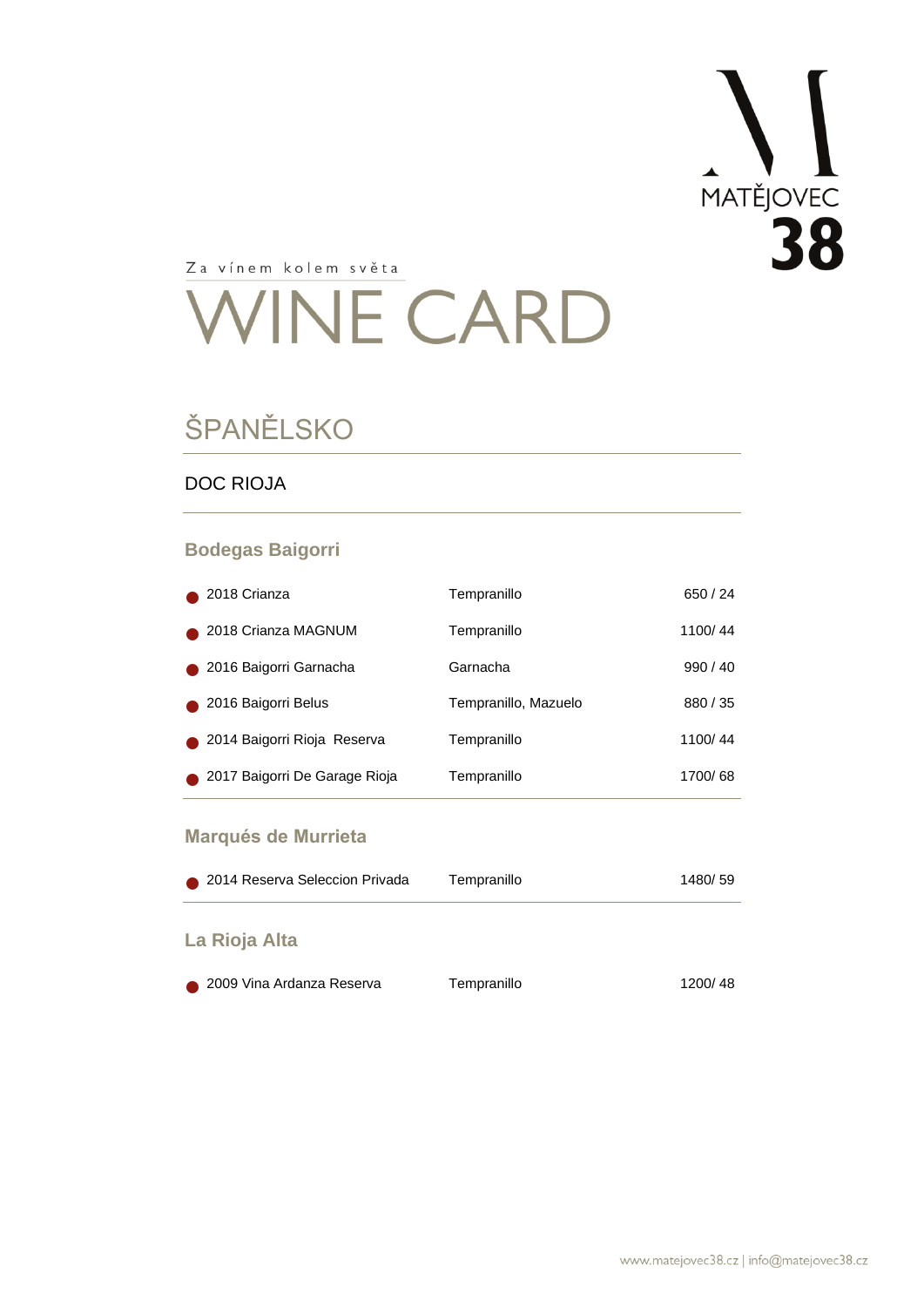

# WINE CARD

## ARGENTINA

#### MENDOZA

#### **Familia Furlotti**

| $\bullet$ 2016 Malbec       | 740/30  |
|-----------------------------|---------|
| 2016 Paraje Altamira Malbec | 1200/48 |

#### **Renacer**

| 2018 Malbec Punto Final Classic | 450/18  |
|---------------------------------|---------|
| 2016 Malbec Punto Final Reserva | 650/26  |
| 2015 Malbec Grand Reserva       | 2000/80 |

### CHILE

#### CENTRAL VALLEY

#### **Carmen**

| 2014 Cabernet Sauvignon Reserva      | 480/18  |
|--------------------------------------|---------|
| 2010 Gold Reserve Cabernet Sauvignon | 1200/48 |